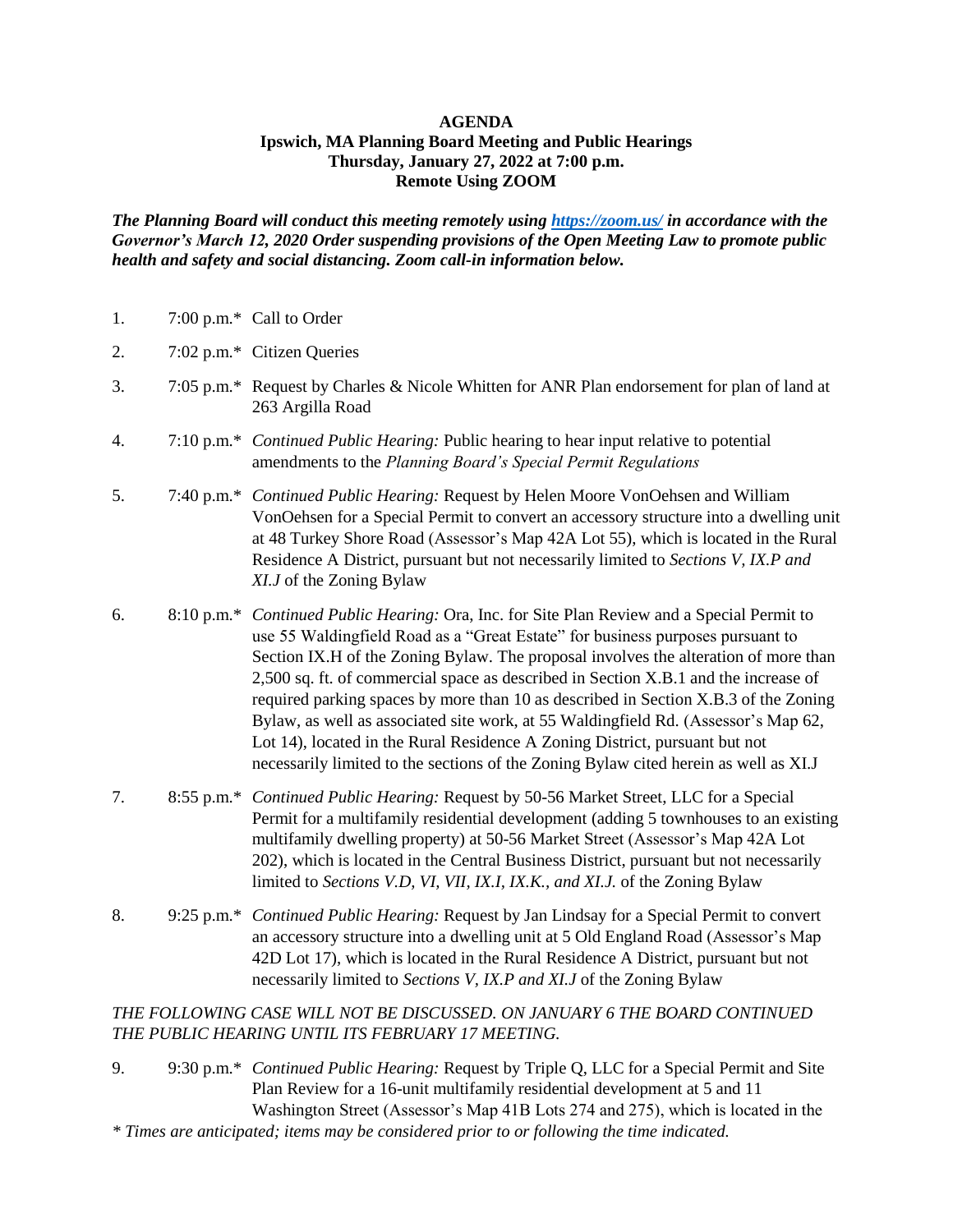General Business District, pursuant but not necessarily limited to *Sections V.D, VI, VII, IX.I, IX.K., and X.* of the Zoning Bylaw

- 10. 9:35 p.m.\* Adopt minutes of December 9 and 16, 2021 meetings, depending on availability
- 11. 9:40 p.m.\* Discussion about CDP warrant article and potential zoning changes
- 12. 10:00 p.m.\*Announcements/New Business: business not reasonably anticipated more than 48 hours in advance of the meeting
- 13. 10:05 p.m.\*Adjournment

## **Zoom meeting login information:**

Topic: Planning Board

Time: Jan 27, 2022 07:00 PM Eastern Time (US and Canada)

Join Zoom Meeting

<https://us02web.zoom.us/j/85491371845?pwd=U1VTV1FUUXVOb1lWc1pnU2FQdkFYdz09>

Meeting ID: 854 9137 1845

Passcode: 147615

One tap mobile

+19292056099,,85491371845#,,,,\*147615# US (New York)

+13017158592,,85491371845#,,,,\*147615# US (Washington DC)

Dial by your location

- +1 929 205 6099 US (New York)
- +1 301 715 8592 US (Washington DC)
- +1 312 626 6799 US (Chicago)
- +1 669 900 6833 US (San Jose)
- +1 253 215 8782 US (Tacoma)
- +1 346 248 7799 US (Houston)

Meeting ID: 854 9137 1845

## Passcode: 147615

*\* Times are anticipated; items may be considered prior to or following the time indicated.*